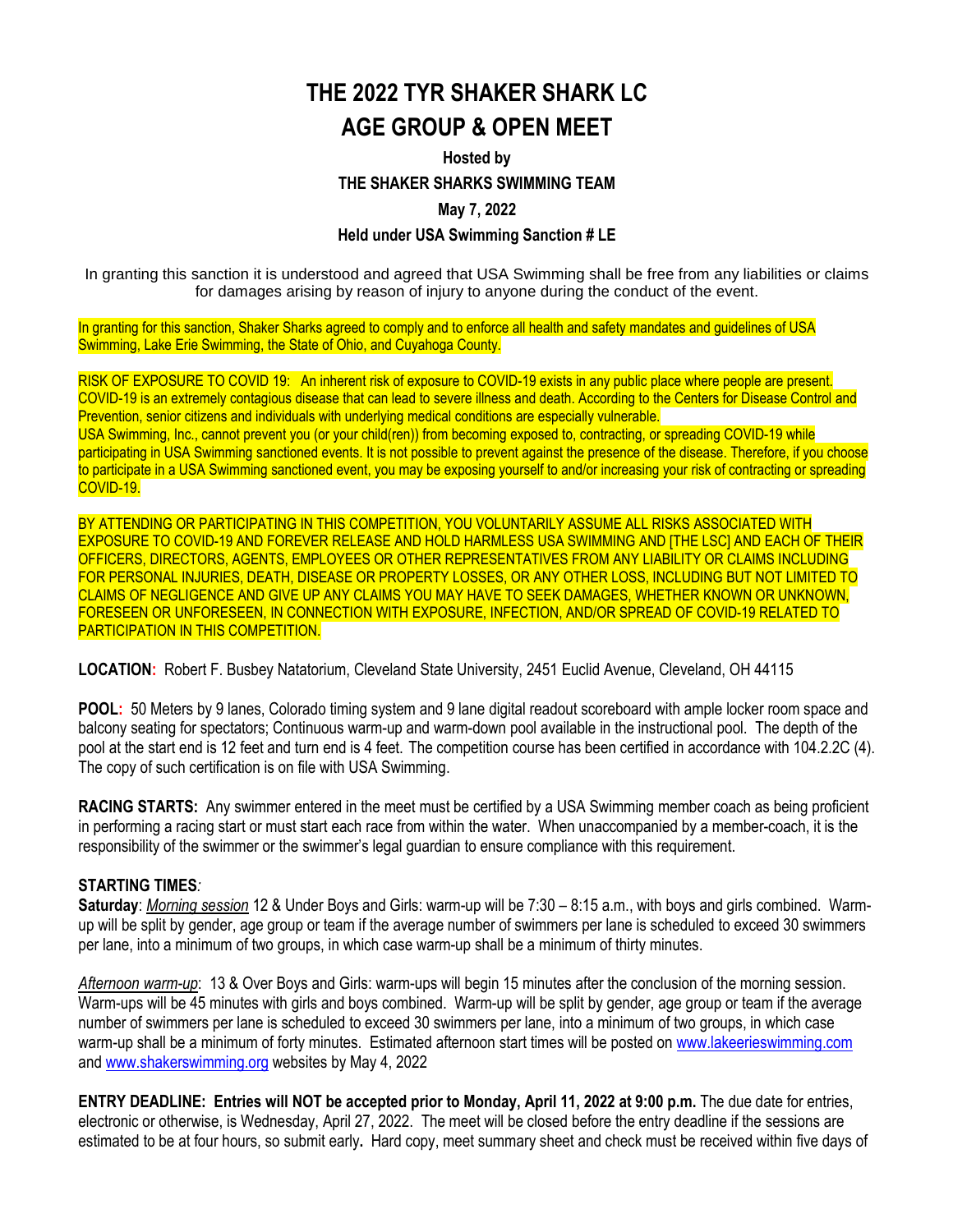the receipt of the electronic file or by Wednesday, April 27, 2022, whichever comes first. Failure to submit the hard copy, summary sheet and payment or to make alternate arrangements with the meet director before the deadline may result in said entry being removed from the meet. Please DO NOT SEND MULTIPLE copies of your entry. If multiple entry files are received, they will be considered revised files and will be entered by the most recent date and time. Email electronic files to Dave Wohlfeil [shaker.entries@gmail.com.](mailto:shaker.entries@gmail.com) Entries will be accepted and entered as they are received. Phone entries will not be accepted. ONLY UNATTACHED SWIMMERS WILL BE ACCEPTED INDIVIDUALLY. Mail hard copies and fees to: Dave Wohlfeil, 2140 Elbur Ave. Lakewood, Ohio 44107-6143

**TEAM SUPERVISION:** Teams who are entering swimmers but will not have a coach at the meet should arrange ahead of time for another coach to supervise their athletes. Swimmers without coach supervision must contact the Meet Director or Meet Referee to be assigned to a coach on deck.

**RETURN TO PLAY LAW:**Under the Ohio Return to Play Law governing concussions, all coaches and officials (in state or out of state) are required to have proof of training in concussion signs and symptoms. This training is available for free and can be found at [https://odh.ohio.gov/wps/portal/gov/odh/know-our-programs/child-injury-prevention/resources/onlineconcussiontraining.](https://odh.ohio.gov/wps/portal/gov/odh/know-our-programs/child-injury-prevention/resources/onlineconcussiontraining) All coaches and officials are encouraged to take this training. It is your responsibility to take care of this requirement.

**ENTRY FEES:** \$6.50 per individual event. There is a \$5.00/swimmer handling fee for entries not furnished in an electronic file. Make checks payable to *Shaker Swimming*.

**ENTRY LIMITATIONS**: Swimmers may compete in **3** individual events. Age as of May 7, 2022.

**DECK ENTRIES**: Deck entries will be accepted on a space available basis only and will be seeded **at no time (NT**). Deck entries will be closed 35 minutes before the start of each session. The deck entry table will be located on the pool deck. The cost of deck entries is \$13.00 per individual event. Switching events constitutes a deck entry. Deck entry swimmers will be permitted to score. Deck entry swimmers new to the meet must pay the \$3.00 surcharge and provide proof of USA Swimming membership. Deck entrants for whom there is no space will receive a refund. **NO on deck athlete or coach or Non-Athlete USA Swimming registration will be available**

**ELIGIBILITY**: Swimmers must be current athlete members of USA Swimming. Coaches must be current coach members of USA Swimming and must check in on the day of the meet. All coaches must display the deck pass (wristband) issued by the meet host. On deck USA Swimming athlete registration will **not** be available. Age is as of the first day of the meet, May 7, 2022.

All applicable adults participating in or associated with this meet, acknowledge that they are subject to the provisions **of the USA Swimming Minor Athlete Abuse Prevention Policy ("MAAPP"), and that they understand that compliance with the MAAPP policy is a condition of participation in the conduct of this competition.**

**QUALIFYING TIMES:** There are no qualifying times; however, NT will not be accepted. Please enter an estimate for any entries that do not have a time.

**SWIMMERS WITH A DISABILITY**: Qualifying times for 50-yard events will be waived for swimmers with a disability. Swimmers with a disability may enter an event (such as the 100 free) and swim it with a longer yardage event (such as the 200 free) provided his/her time for the lesser yardage event (100 free) is equal to or faster than the listed qualifying time for the longer yardage event (200 free). Entries for swimmers with a disability should be handled in the following manner: (1) enter the swimmer in the Hy-Tek database (or on the regular entry form); (2) list in the email accompanying the Hy-Tek entry file (or on a separate sheet of paper) the name of the swimmer, the stroke(s)/distance(s) s/he wishes to swim, the entry times, the day/session s/he wishes to swim the event(s), and the manner in which s/he prefers to be seeded (with a longer distance or with a different age group); and (3) provide any information about special accommodations needed by the swimmer. The final determination of seeding will be made by the Meet Referee after consultation with the swimmer and his/her coach.

**CONDUCT:** The meet will be conducted according to the rules set forth in the current USA Swimming Rules and Regulations and the Lake Erie Swimming Policy & Procedures*.* Events will be contested in a 50-meter pool. Fly-over starts may be used in all sessions. **All events are timed finals**.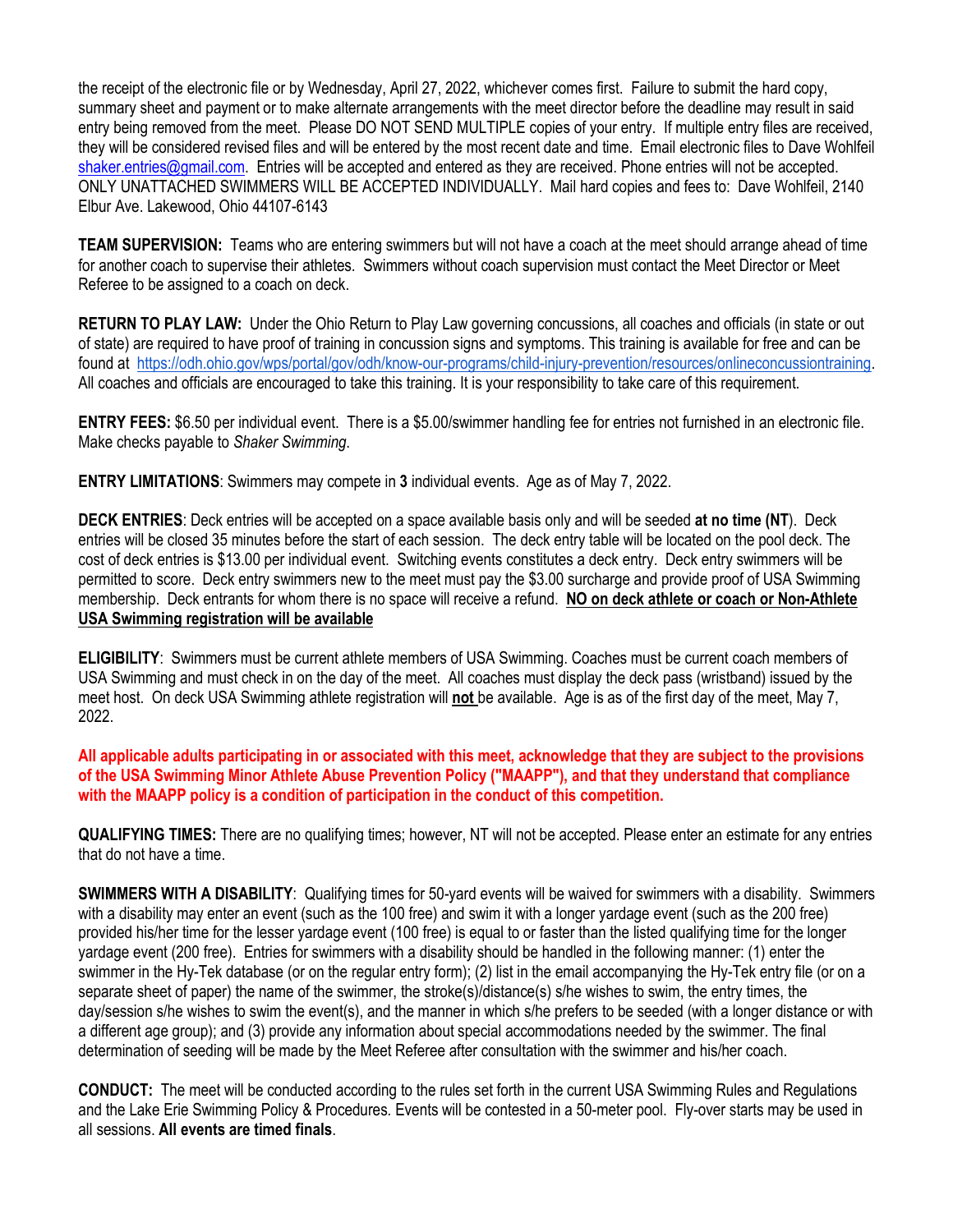**PRE-SEEDED MEET:** Heat and Lane assignments will be posted on deck and in the spectator area. In accordance with 102.1.4, events may be seeded together but scored separately.

**CLERK OF COURSE**: A Clerk of Course will **not** be provided. Teams may designate a representative to assist their swimmers age 8 & younger. Please contact the meet host for a deck pass.

**SCORING:** INDIVIDUAL…11-9-8-7-6-5-4-3-2-1

**AWARDS:** All awards must be picked up at the meet**. 12 & under Individual Events** as follows 10 & U, 11-12 by gender. Medals for  $1^{st}$ ,  $2^{nd}$  and  $3^{rd}$ ; ribbons for places 4-10. No awards will be issued for swimmers aged 13 & Over.

**DRONES***:* Operation of a drone, or any other flying apparatus, is prohibited over the venue (pools, athlete/coach areas, spectator areas and open ceiling locker rooms) any time athletes, coaches, officials, and/or spectators are present.

#### **ADMISSION:** \$5.00 (Senior 65 & over, and children under the age of 5 are free)

- **HEAT SHEETS:** Heat and lane assignments will be posted on MeetMobile and on the pool deck. Heat sheets will not be sold at the meet.
- **RESULTS**: Will be posted on [www.lakeerieswimming.com.](http://www.lakeerieswimming.com/) Teams may request a backup at the conclusion of the meet.

**PARKING:** CSU charges for event parking (est. \$10 per day). Parking lots are available at the corner of Chester and E. 22<sup>nd</sup> Street or on Euclid Ave and E. 24<sup>th</sup> Street. City of Cleveland Meter parking is free after 6:30 p.m. on Friday and all day Saturday and Sunday on Chester Avenue. Cleveland State University Meter parking is available on a very limited basis.

**TIME TRIALS:** Will not be offered.

**SAFETY/WARM-UP:** Lake Erie Swimming safety guidelines and warm-up procedures will be in effect at all times. Coaches must maintain contact with their swimmers during warm-up and throughout the meet. All entry into the pool for warm-up is from the starting block end of the pool. Swimmers must enter the pool feet first in a cautious manner with one hand in contact with the pool edge. There is no diving during warm-up, except in designated sprint lanes. The final 20 minutes of a 45 min or 60 minute warm-up shall be conducted as follows:

*For a 10 lane pool:*

- (a) Lanes 1 & 10 push/pace from the start end of the pool (or general warm-up at the discretion of Meet Referee or his/her designee).
- (b) Lanes 2 & 9 sprint lanes for racing starts from the starting block end of the pool, one length only and exiting the pool
- (c) Lanes 3-8 general warm-up, no diving or racing starts. Any or all of these lanes may be converted to sprint lanes at the discretion of the Meet Referee or his/her designee.

Swimmers are to sprint one way and climb out at the far end of the pool. Swimmers may be removed from warm-up for violating safety rules. Feet first entry only into the continuous warm-up lanes.

**CAMERA ZONES:** Use of audio or visual recording devices, including a cell phone, is not permitted in changing areas, restrooms, or locker rooms. Additionally, under NO circumstances will Camera Zones include the area immediately behind the starting blocks at either end of the racing course(s) while they are in use for race starts during competition and warm-up. Those failing to abide by this rule may be removed from the venue.

**DECK CHANGES**: Deck changes are prohibited.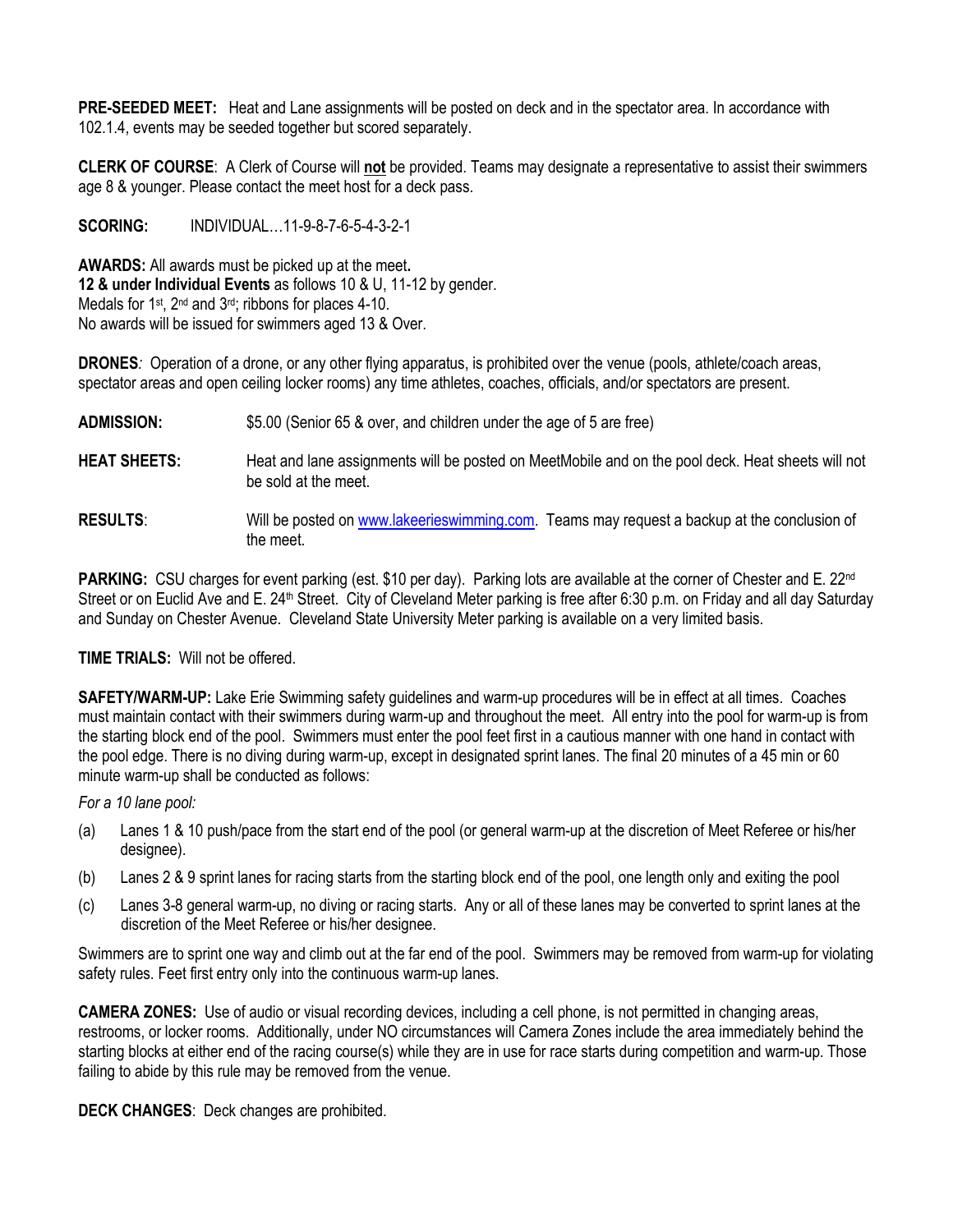**INITIAL DISTANCE**: In order to be certain that an initial distance or lead-off relay leg is entered into SWIMS, the swimmer or the swimmer's coach should notify either the meet referee or the admin before the event and provide the necessary watches as back-up to the electronic timing. All lead-off relay splits will automatically be uploaded to SWIMS after admin approval; for all other initial distances, the proper paperwork must be completed after the swim in order for the time to be entered into SWIMS.

**OFFICIATING OPPORTUNITY** – Anyone that is a USA Swimming certified official is welcome and encouraged to join the Lake Erie Swimming (LESI) officials in working this meet. Please contact the meet director or the Lake Erie Officials Chair in advance of the meet if at all possible to let either know of your availability. We are also looking for anyone that is interested in becoming an official, for more information please contact the Official's Chair.

Meet Director: Eric Peterson, [coacheric@shakerswimmming.org](mailto:coacheric@shakerswimmming.org) Official's Chair: Jen Butler: [jle3@case.edu](mailto:jle3@case.edu)

**COACHES:** If needed, coaches' meetings will be held after the conclusion of warm-ups prior to the start of the session.

**NOTE:** Only athletes entered in the meet, working coaches, officials, and meet workers are allowed on deck. Other nonparticipants must remain in the spectator area.

| <b>MEET DIRECTOR: Eric Peterson</b>    | coacheric@shakerswimming.org | 216-295-4163 |  |
|----------------------------------------|------------------------------|--------------|--|
| <b>SAFETY DIRECTOR: Sarah Ondrejka</b> | ondrejs@ccf.org              | 216-295-4163 |  |
| <b>ENTRY PERSON: Dave Wohlfeil</b>     | shaker.entries@gmail.com     | 216-337-1117 |  |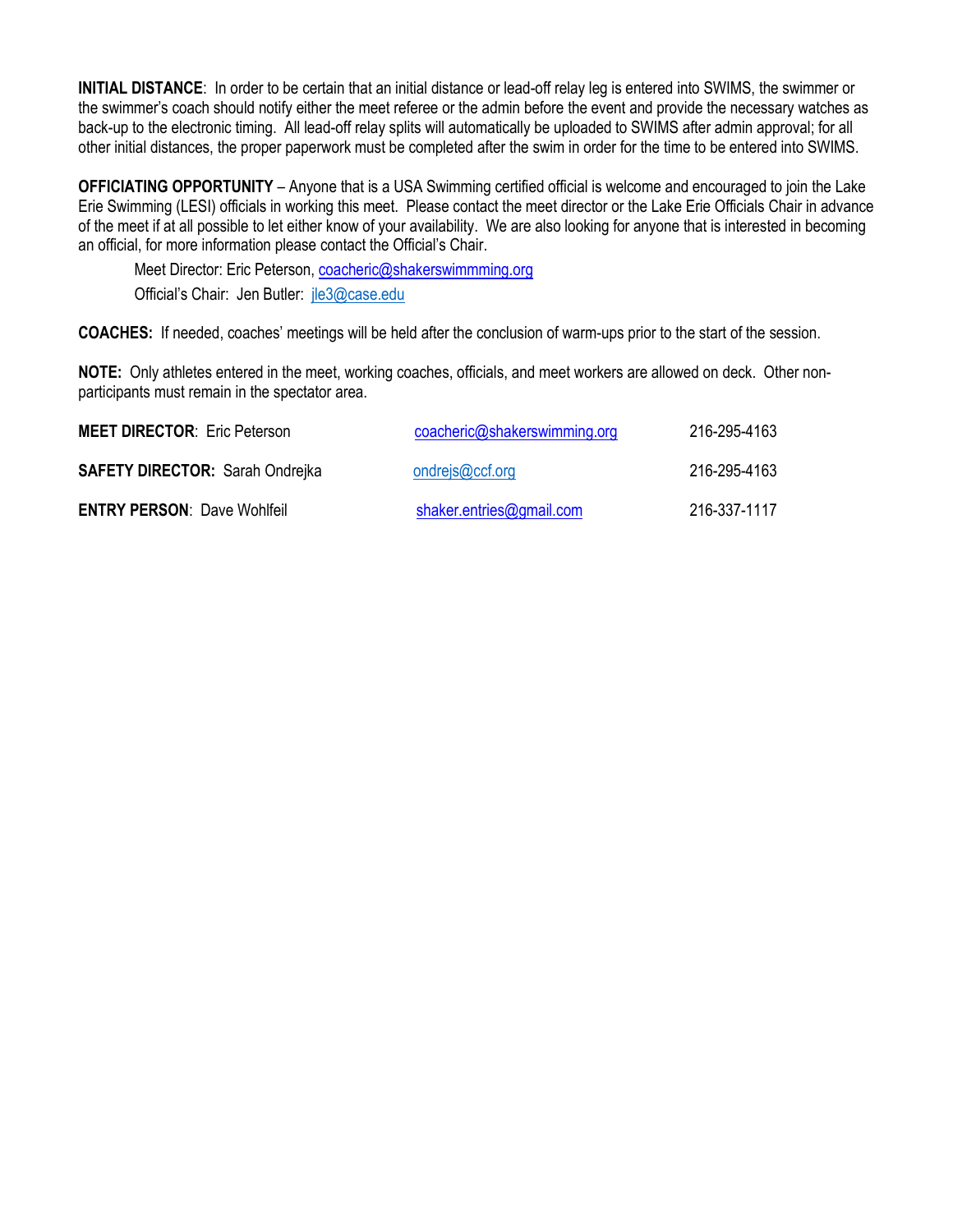# **SHAKER SHARKS INVITATIONAL EMERGENCY EVACUATION PLAN**

In the event of an emergency requiring evacuation of the facility, please remain calm, listen for instructions and be aware that:

- 1. Swimmers, coaches and officials will exit the natatorium from the deck through the nearest available exit – most likely the west doors on the pool deck (the scoreboard end).
- 2. Spectators should exit the nearest exit available from the spectator area. (There are doors on the north, east and south walls of the gallery.) Please DO NOT attempt to meet your swimmer(s) before exiting the building.
- 3. Plan to meet your swimmer(s) in the area outside the west (scoreboard) end of the natatorium.
- 4. In the event of inclement weather, plan to meet your swimmer(s) in Stillwell Hall, directly across the walk from the west end of the pool.

CLEVELAND STATE CAMPUS PHONE NUMBERS TO CALL IN CASE YOU NEED TELEPHONE ASSISTANCE

> EMERGENCY – 211 CSU POLICE – 2020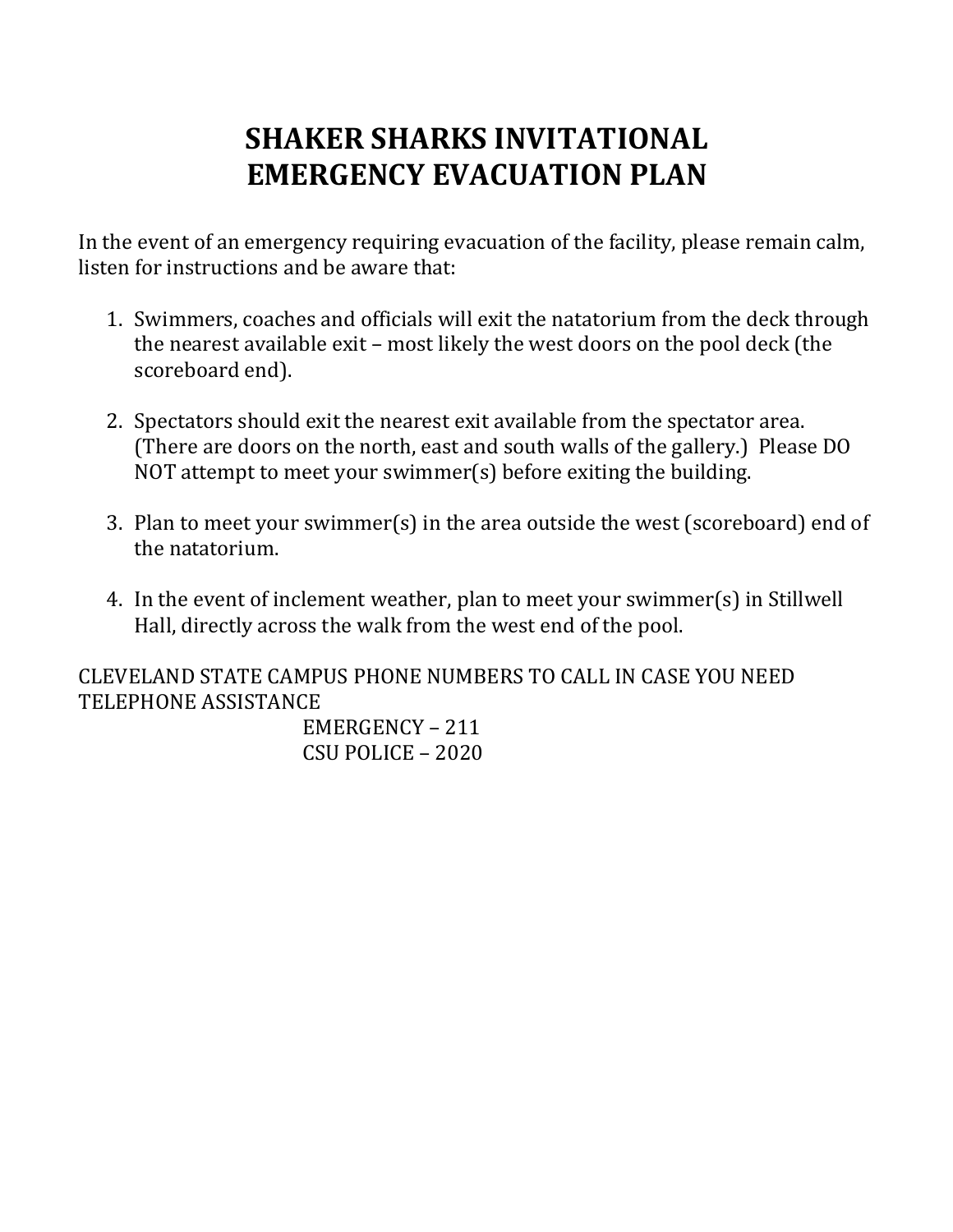## **THE 2022 SHAKER SHARK LONG COURSE AGE GROUP AND OPEN MEET**

**SCHEDULE OF EVENTS**

### **THE 2022 SHAKER SHARK LONG COURSE AGE GROUP AND OPEN MEET**

*Saturday AM - 7:30 Warm-Up, 8:20 meet start (Timed Finals) May7, 2022*

| Girls #        | <b>Age Group/Stroke</b> | Boys#          |
|----------------|-------------------------|----------------|
|                | 10 & Under              |                |
| 1              | 50 free                 | $\overline{2}$ |
| 5              | 50 breast               | 6              |
| 9              | 50 back                 | 10             |
| 13             | 50 fly                  | 14             |
| 17             | 100 free                | 18             |
| 21             | 100 breast              | 22             |
| 25             | 100 back                | 26             |
| 29             | 100 fly                 | 30             |
|                |                         |                |
|                | $11 - 12$               |                |
| 3              | 50 free                 | 4              |
| $\overline{7}$ | 50 breast               | 8              |
| 11             | 50 back                 | 12             |
| 15             | 50 fly                  | 16             |
| 19             | 100 free                | 20             |
| 23             | 100 breast              | 24             |
| 27             | 100 back                | 28             |
| 31             | 100 fly                 | 32             |

*Saturday PM – Estimated warm-up times will be posted on lakeerieswimming.com and Shakerswimming.org by Wednesday, May 4, 2022*

*Meet will begin 50 minutes after the start of warm-ups. (Timed Finals) May 7, 2022*

| Girls # | <b>Age Group/Stroke</b> | Boys # |
|---------|-------------------------|--------|
|         | $13 - 14$               |        |
| -33     | 50 free                 | 34     |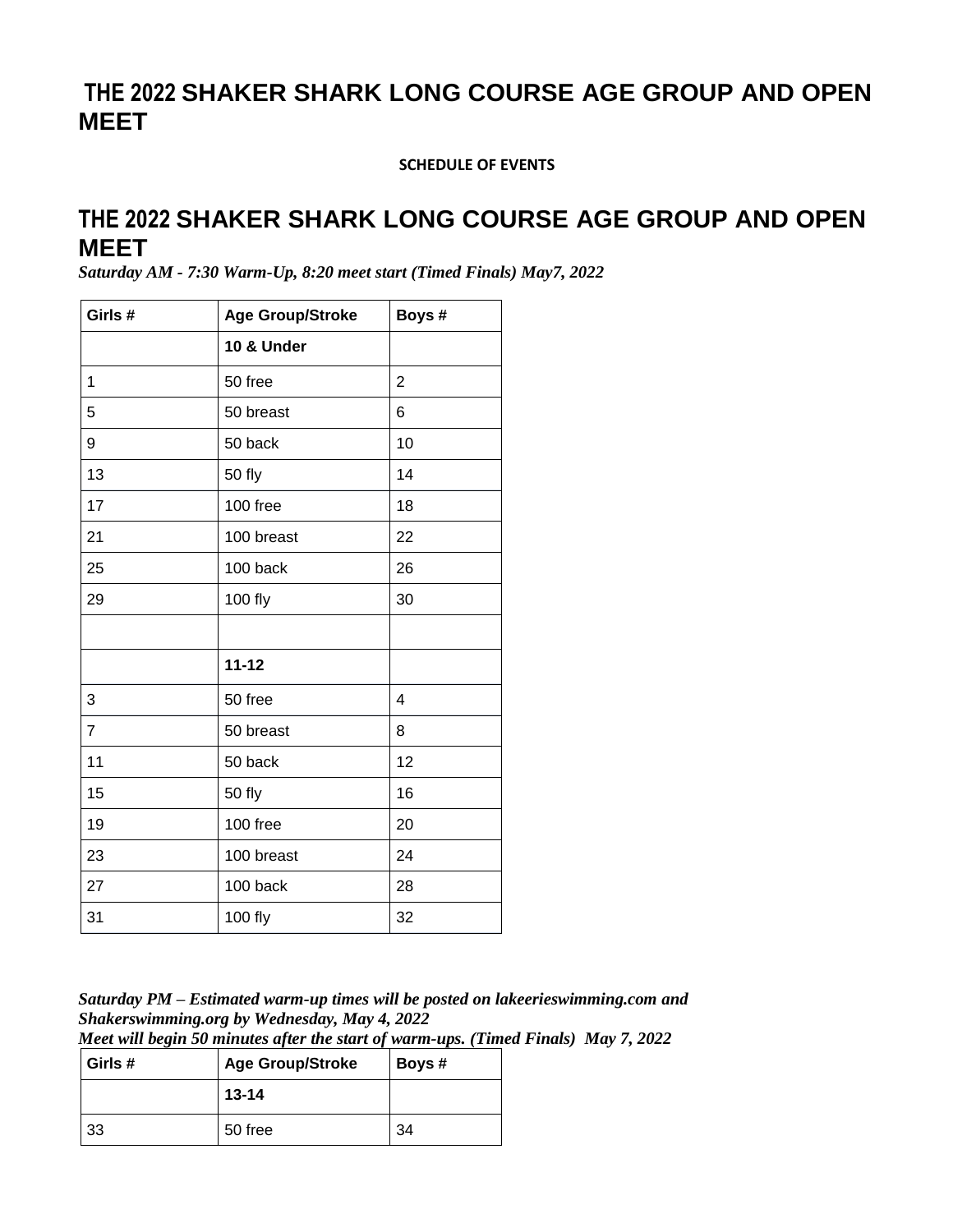| 37 | 50 breast  | 38 |
|----|------------|----|
| 41 | 50 back    | 42 |
| 45 | 50 fly     | 46 |
| 49 | 100 free   | 50 |
| 53 | 100 breast | 54 |
| 57 | 100 back   | 58 |
| 61 | 100 fly    | 62 |
|    |            |    |
|    |            |    |
|    | 15 & Over  |    |
| 35 | 50 free    | 36 |
| 39 | 50 breast  | 40 |
| 43 | 50 back    | 44 |
| 47 | 50 fly     | 48 |
| 51 | 100 free   | 52 |
| 55 | 100 breast | 56 |
| 59 | 100 back   | 60 |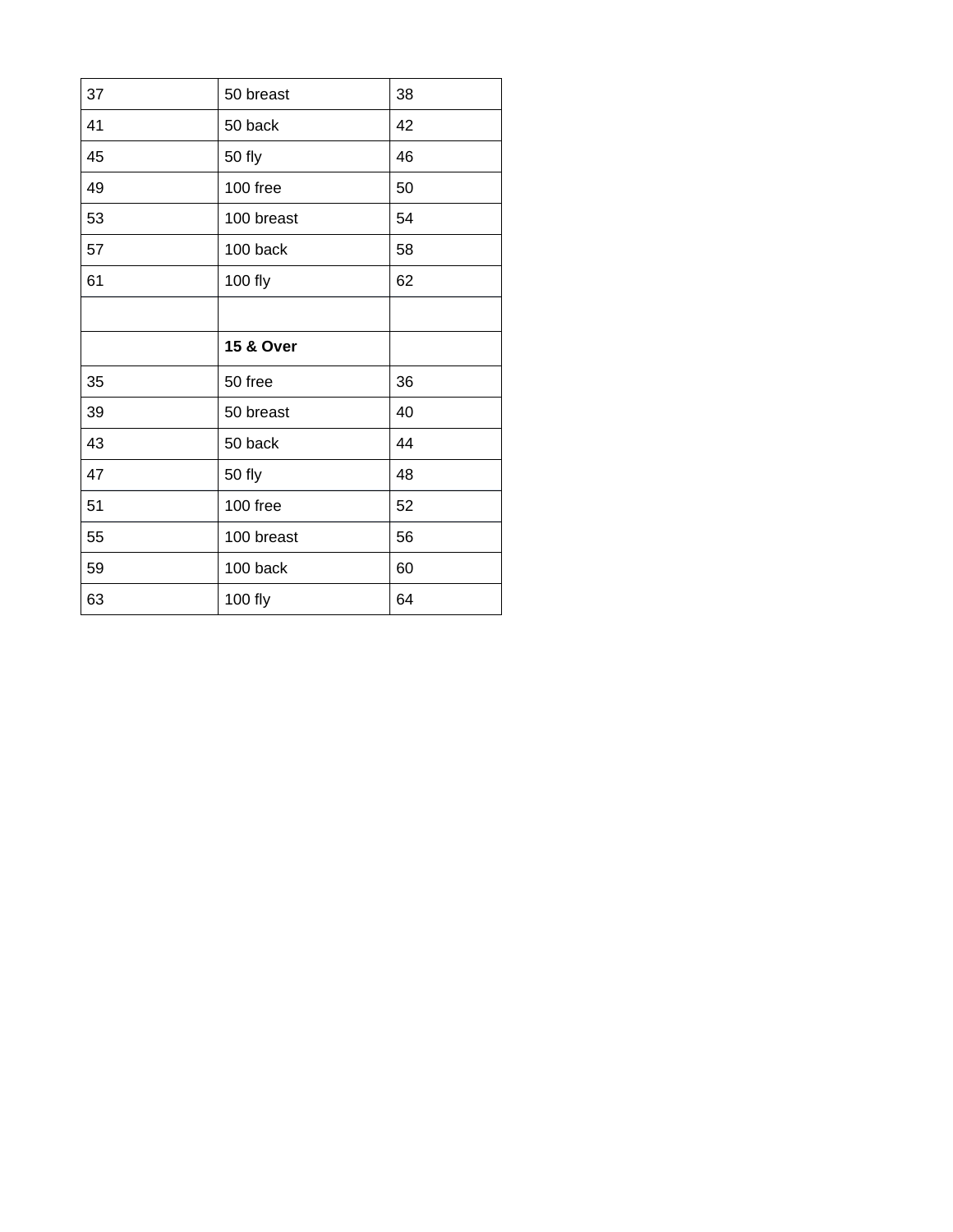## **THE 2022 SHAKER SHARK LONG COURSE AGE GROUP AND OPEN MEET**

SPONSORED BY SHAKER SHARKS May 7, 2022 MEET ENTRY SUMMARY PAGE

| $\frac{1}{1}$ (total # of swimmers) X \$3.00 (LESI Surcharge) =                                                                                                                                                                                                                                                                                                                                                       |  |  | $\mathcal{S}$ |
|-----------------------------------------------------------------------------------------------------------------------------------------------------------------------------------------------------------------------------------------------------------------------------------------------------------------------------------------------------------------------------------------------------------------------|--|--|---------------|
| $\frac{1}{1}$ (total # of individual events) X \$6.50/event =                                                                                                                                                                                                                                                                                                                                                         |  |  | $\mathbb{S}$  |
| $\frac{1}{\sqrt{1-\frac{1}{1-\frac{1}{1-\frac{1}{1-\frac{1}{1-\frac{1}{1-\frac{1}{1-\frac{1}{1-\frac{1}{1-\frac{1}{1-\frac{1}{1-\frac{1}{1-\frac{1}{1-\frac{1}{1-\frac{1}{1-\frac{1}{1-\frac{1}{1-\frac{1}{1-\frac{1}{1-\frac{1}{1-\frac{1}{1-\frac{1}{1-\frac{1}{1-\frac{1}{1-\frac{1}{1-\frac{1}{1-\frac{1}{1-\frac{1}{1-\frac{1}{1-\frac{1}{1-\frac{1}{1-\frac{1}{1-\frac{1}{1-\frac{1}{1-\frac{1}{1-\frac{1}{1-\$ |  |  | $\mathbb{S}$  |
| <b>TOTAL AMOUNT REMITTED</b>                                                                                                                                                                                                                                                                                                                                                                                          |  |  | S             |

| • Swimmers will be without a coach on deck:            |  |
|--------------------------------------------------------|--|
| $\bullet$ Sat. am, $\bullet$ Sat. pm                   |  |
| • I have arranged for my swimmer/s to be supervised by |  |
| $\cdot$ A coach will be present during the meet        |  |

Please indicate how many coaches will be attending on Saturday \_\_\_\_\_\_\_\_\_

I VERIFY THAT EVERY SWIMMER LISTED ON THE ENCLOSED ENTRY FORM IS A REGISTERED ATHLETE MEMBER OF USA SWIMMING AND THAT EVERY COACH REPRESENTING OUR TEAM AT THIS MEET WILL BE A CURRENT COACH MEMBER OF USA SWIMMING.

\_\_\_\_\_\_\_\_\_

SIGNED: \_\_\_\_\_\_\_\_\_\_\_\_\_\_\_\_\_\_\_\_\_\_\_\_\_\_\_\_\_ (coach or member team representative). DATE:

Make checks payable SHAKER SWIMMING and mail to: Shaker Sharks Invitational, c/o Dave Wohlfeil 2140 Elbur Ave., Lakewood, Oh 44107- 6143, . **Please note**: All entries submitted with this sheet should be covered by a single check. Do not send multiple checks. **Entries will not** be accepted prior to Monday, April 11 at 9:00pm. Email electronic files to [shaker.entries@gmail.com](mailto:shaker.entries@gmail.com) . DEADLINE FOR RECEIPT of the **entries is April 27, 2022.** This sheet must accompany all entries, including HY-TEK Meet Manager electronic entries**.** Hard copy and check must be received within 5 days of receipt of the electronic file. If hard copy and check are not received within 5 days, entries may be removed from the meet until the hard copy and check are received. Reminder that this meet will most likely close before the meet entry deadline.